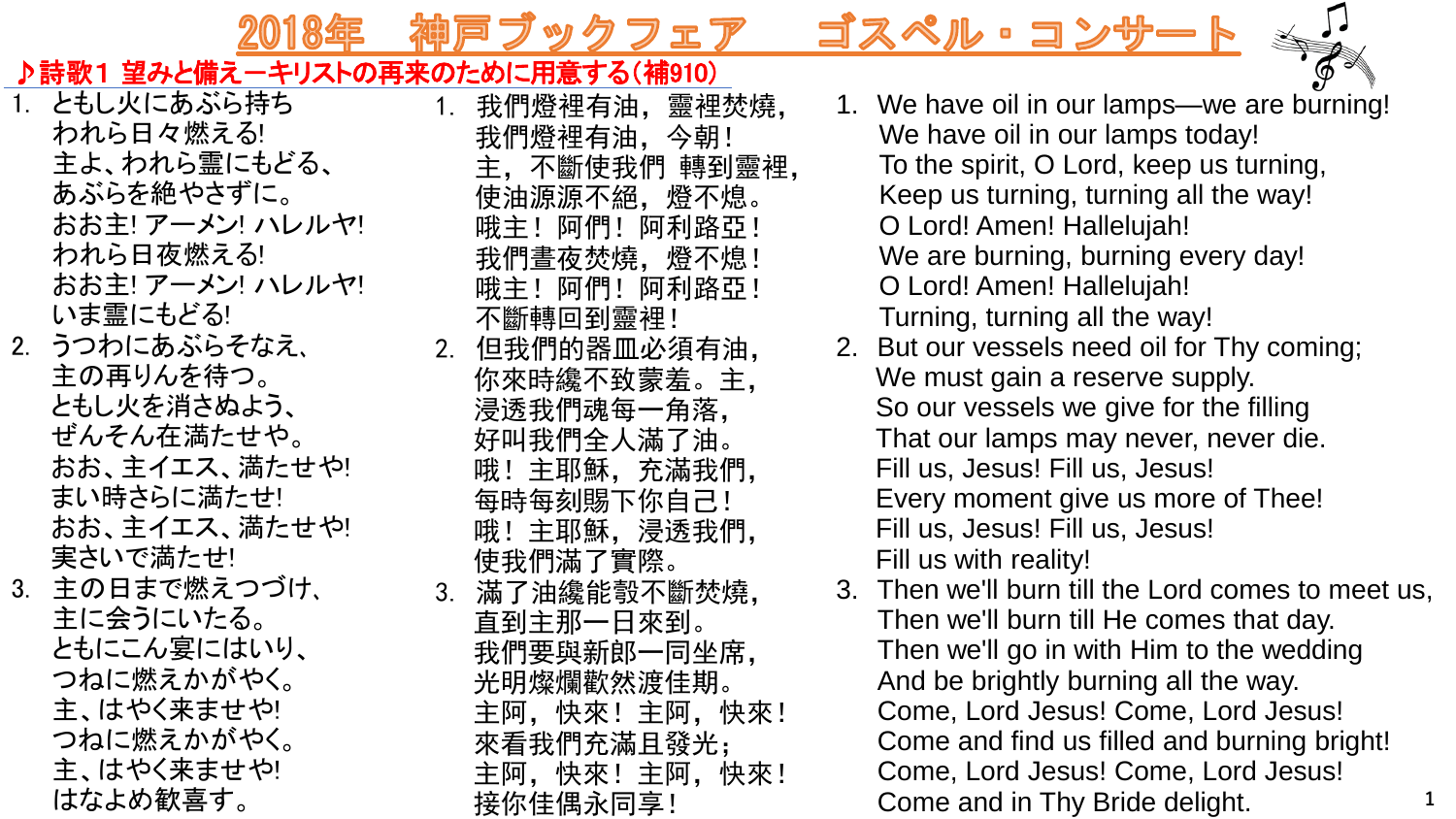## ♪詩歌2 主に信頼する(516)

- 1. 主に信らいするは 何とあまいこと, やくそくのうえに われ安そくする。
- (復) イェス,イェス,信頼する, その都度たしか; イェス,イェス,とうといイェス, 主は生けるかみ。
- 2. イェスにしん頼して, とうとい血を信じる; いやし,きよめる血, 単純にしんじる。
- 3. イェスにしん頼する, つみ,自己を解く; 歓喜,安そく,いのち, めぐみを受ける。
- 4. イェスにしん頼する, 何たるよろこび! われは主とともに えい遠にいたる。

## ♪詩歌3 初めて主イエスに出会った時

はじめて主イエスに、 出会ったときに ハレルヤわたしの こころのなかに よろこびのいずみーが、 あふれてきたの 生まれて初めて 知ったあい すべてにまさる まことのあい

當頭一次遇見了你, 我的心充滿歡喜。 哈利路亞,喜樂滿溢, 主耶穌充滿在我裡。 頭一次的愛, 最甘甜的愛, 耶穌, 耶穌, 我的愛。 超過一切真實的愛, 竟然臨及我 ! 甘甜的愛, 最真實的愛 。耶穌耶穌, 我的愛。

1. 信靠耶穌,何其甘甜,抓祂話語作把握, 安息在祂應許上面,只知主曾如此說 (副)耶穌、耶穌,何等可靠, 我曾試祂多少次; 耶穌、耶穌,我的至寶, 祂是活神不誤事 2. 信靠耶穌,何其甘甜,信祂寶血能洗淨; 信心簡單,血有效驗,疾病醫治,罪洗清。 3. 信靠耶穌,真是甘甜,救我遠離罪與己; 從祂接受無限恩典:生命、喜樂和安息。 4. 何等喜樂, 我能信你, 至寶耶穌, 我救主! 信你與我是在一起,一直一起到永古。

> From the moment I first met Thee, How my heart was filled with joy. Hallelujah! Full joy in me, As Thou flood me without alloy. Oh the sweetest love is this first love; Jesus, O Jesus my love! Far excelling all other loves, Such love reaches me. Such a sweet love, such a true love – Jesus, O Jesus my love! **2**

1

'Tis so sweet to trust in Jesus, Just to take Him at His word; Just to rest upon His promise; Just to know, Thus saith the Lord. (Chorus) Jesus, Jesus, how I trust Him, How I've proved Him o'er and o'er, Jesus, Jesus, Precious Jesus! O for grace to trust Him more. 2

O how sweet to trust in Jesus, Just to trust His cleansing blood; Just in simple faith to plunge me, 'Neath the healing, cleansing flood. 3

Yes, 'tis sweet to trust in Jesus, Just from sin and self to cease; Just from Jesus simply taking Life, and rest, and joy, and peace. 4

I'm so glad I learned to trust Thee, Precious Jesus, Savior, Friend; And I know that Thou art with me, Wilt be with me to the end.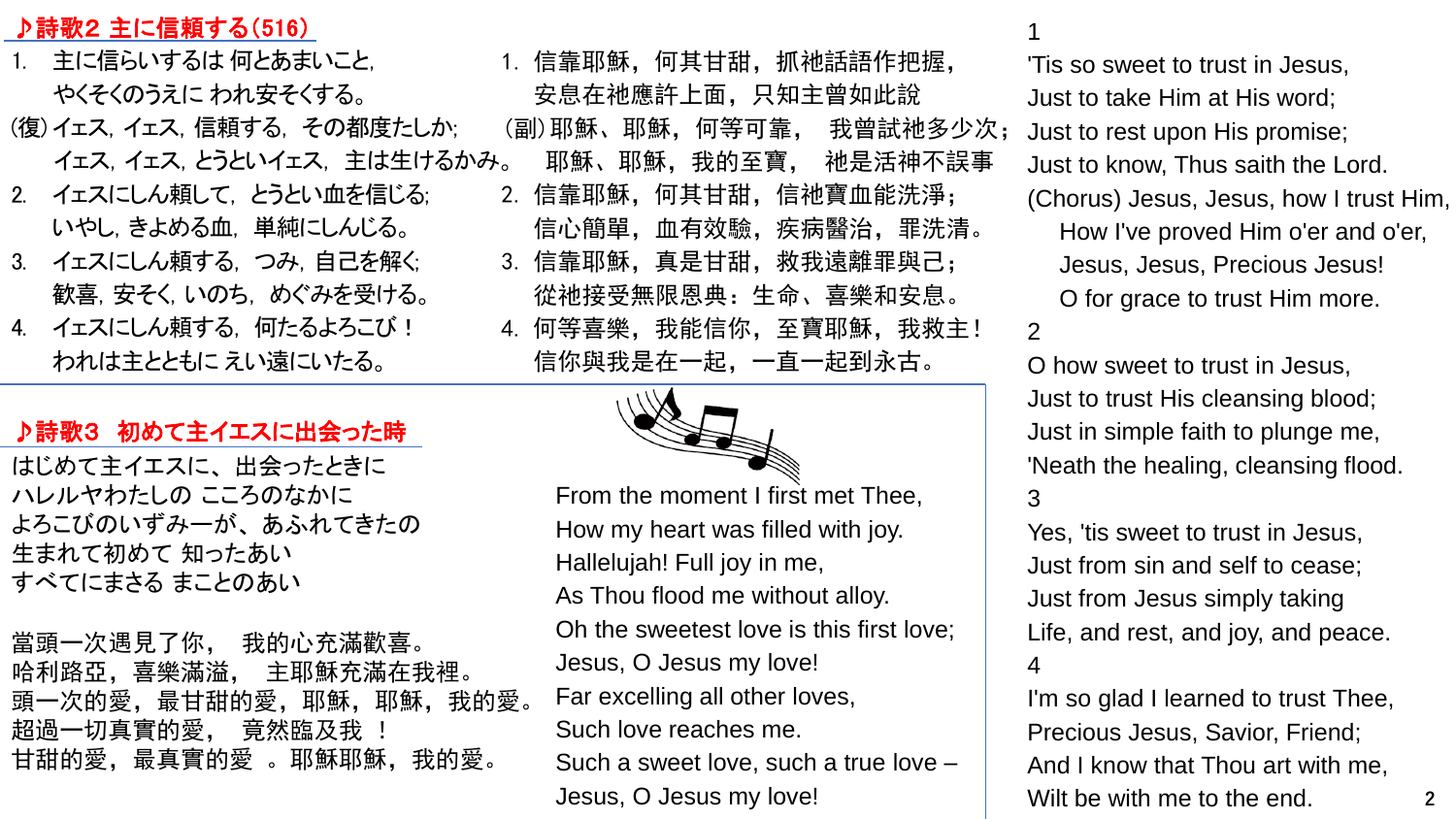## ♪詩歌4 父を礼拝する―命の源として(9)

- 1. みなもとなるかみよ, ほう富ないのち! 生けるみずとしながれ,えい遠にいたる!
- 2. 子にあり、あいにより、世びとにながれ; あいもたらす,れいとし,わがうちはいる。
- 3. われらはつみに満ち,とおくはなれど, なれ,子にてあがないなし,いのちをあとう。
- 4. われ,なれをあなどり,聖霊かなします; なれ,なおわが霊に入り,いのちとなりぬ。
- 5. 子にあり、れいとして、なれ、はいり来る; あぶら塗りはぞう加す,まじわりとおし。
- 6. かみの愛,主のめぐみ,れいのまじわり; かみのほう富,えい遠に われらにあとう。
- 7. ちち,子,れいはひとつ,かえりみゆたか, ちょう和してながあいを、えい遠に賛美す!



1. 哦神,你是生命源頭, 神聖、甘美、豐滿! 你如活水向外湧流, 一直流到永遠! 2. 你在子裡因愛流出, 流到人類中間; 且成那靈帶愛流入, 流進我們裡面。 3. 我們雖都偏行己路, 滿了邪惡罪愆, 你在子裡仍來救贖, 賜以生命恩典。 4. 我們甚且將你欺侮, 時常抗拒聖靈, 但你這靈仍然眷顧, 來作我們生命。 5. 你在子裡、藉成那靈, 已與我們調和; 你的成分藉祂運行, 還要塗抹加多。 6. 你的慈愛、子的恩典、 加上靈的交通, 使我得享神的豐滿, 直到永世無終! 7. 三一之神,父、子、聖靈, 如此厚待我們, 配得我們和聲響應, 讚美你愛不盡!

- 1. O God, Thou art the source of life, Divine, and rich and free! As living water flowing out Unto eternity!
- 2. In love Thou in the Son didst flow Among the human race; Thou dost as Spirit also flow Within us thru Thy grace.
- 3. Though we in sin and wickedness Went far from Thee apace, Yet in the Son Thou didst redeem, Bestowing life and grace.
- 4. Though we have often slighted Thee, Thy Spirit often grieved, Yet Thou dost still as Spirit come As life to be received.
- 5. Thou as the Spirit in the Son Hast mingled heretofore; Thou wilt thru fellowship anoint And increase more and more.
- 6. The love of God, the grace of Christ, The Spirit's flowing free, Enable us God's wealth to share Thru all eternity.
- 7. The Father, Son, and Spirit-one, So richly care for us;

Thy love with one accord we sing And e'er would praise Thee thus. **3**